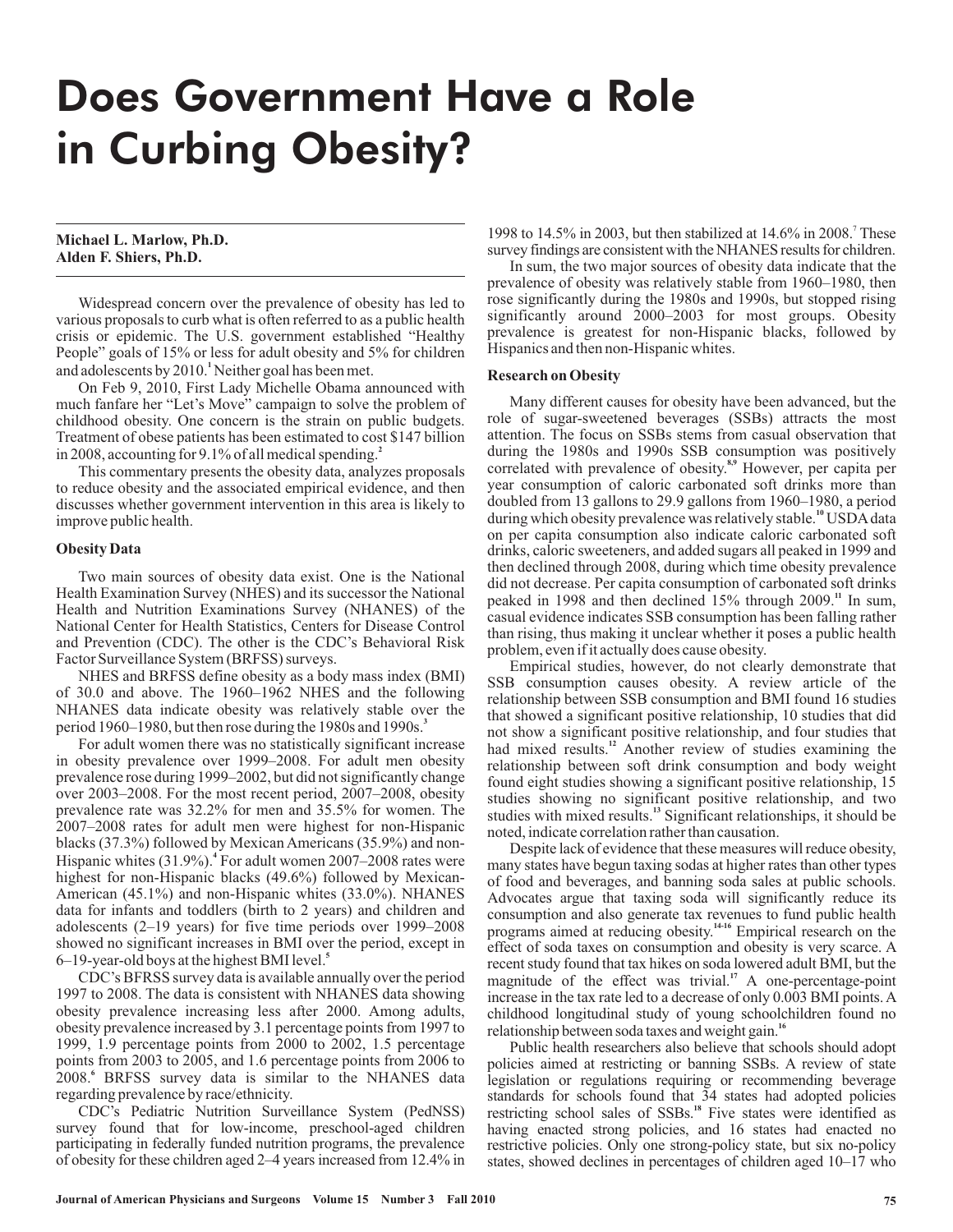were overweight.<sup>19</sup> Empirical evidence thus provides little support for the view that restricting sales cause weight loss or reduction in BMI.

There is also little evidence to support commonly held views claiming that calorie labeling laws lead consumers to purchase lower-calorie meals. A study of New York City's 2008 law on posting calories in restaurant chains examined how menu calorie labels influenced fast food choices.<sup>20</sup> Information on patrons of fastfood restaurants in New York communities was compared with that on patrons in Newark, New Jersey, a city without labeling laws. While 28% of patrons in New York said the information influenced their choices, researchers could not detect a change in calories purchased after the law.

Finally, there is little evidence that previous government intervention has lowered obesity of the poor. The U.S. Department ofAgriculture concludes that, despite many low-income individuals being both obese and recipients of one or more food assistance programs, the research literature does not show that programs have lowered obesity.<sup>21</sup> The same review, however, cites two studies that find a positive correlation between the Nutritional Assistance (food stamp) program and obesity in women, although neither study tested for a causal connection.<sup> $223$ </sup> Good intentions aside, we should be skeptical of the notion that expansion of government programs will somehow lower obesity when research has yet to prove that past programs have not actually worsened our obesity problem. **21 22,23**

## **Implications**

Waiting for evidence is often not the strong suit of public health advocates convinced they can solve public health crises they believe are real. But there is little evidence that SSBs cause obesity or that higher soda taxes and more school restrictions effectively mitigate obesity problems. California's Santa Clara County Board of Supervisors proposed forbidding restaurants to give away free toys with high-calorie or high-salt meals, despite the fact that there was no evidence that such a measure would curb obesity. **24**

Proposed interventions will not affect economic factors connected to weight gain. Technological change has been shown to lead to a more sedentary workforce prone to weight gain.<sup>25</sup> Another study concludes that improvements in food-storage technology have reduced time costs of preparing meals, leading to more food and beverage consumption.<sup>26</sup> It is also likely that recent innovations in treatment of obesity-related illnesses have caused some people to be less concerned about weight.

Unintended adverse effects of government intervention are given short shrift in this debate. Government intervention makes it appear that the "eat less, exercise more" adage is no longer an effective course for controlling weight. Government intervention sends the signal that individual responsibility or motivation is now being replaced with government responsibility over weight control of its citizens. Unfortunately, substituting government for personal responsibility never works out as planned.

Another adverse consequence is that soda taxes mostly alter the behavior of casual drinkers, thus again showing a mismatch between intentions and consequences. Research has shown that interventions aimed at lowering smoking and alcohol consumption mostly affect casual smokers and light drinkers because they have the least interest in smoking and drinking; that is, they are most sensitive to price changes stemming from tax hikes. There is no reason to suspect anything different with soda taxes, thus calling into question the rationale behind forcing casual soda drinkers to drink less soda, while at the same time causing little change in frequent soda drinkers.<sup>27</sup> It should also be remembered that evidence does not clearly show that soda even causes obesity.

It is sheer folly to single out a specific food or beverage as the "cause of obesity" when common sense indicates that obesity is a product of genetics, hormones, food choice, exercise or lack thereof, and the basic equation: Calories consumed minus calories expended = weight gain or weight loss. If one eliminates soda pop from his diet, while consuming 10,000 calories per day and expending 1,000 calories per day in exercise, that individual will gain weight. Moreover, if government interventions somehow reduce soda consumption, it is likely that substitution will take place, such as eating more food or simply adding more sugar to home-brewed iced tea. Effects on weight are thus ambiguous at best.

Intervention also crowds out market-based policies that are more effective and efficient than government in reducing obesity. Effective policies are ones that cause individuals to personally bear costs and reap benefits of choices they make. Obese individuals are known to have higher medical expenses and earn less income. **28,29** Incentives already exist for employers to reward workers who effectively control their weight and, unlike government interventions, these directly target obese workers. It has been estimated that one-third of U.S. companies offer, or are planning financial incentives for employees to lose weight.<sup>30</sup> At least one Internet site gets corporate sponsors to give cash rewards to obese individuals who significantly lower their BMI. **31**

This is not to argue that employer-provided health care benefits somehow solve workers' weight problems. Employers have problems rewarding workers who control their own weight when workers do not understand that employer-provided health plans are not "free." Health benefits are part of workers' compensation and, while employers understand cost-savings associated with lowering obesity, workers operate under weaker incentives when they mistakenly believe insurance is "free." Unfortunately, employer rewards or "bribes" for controlling weight are similar to government interventions in that they lessen workers' personal responsibility for their own health as they become more dependent on employers to deem what is best for them. Substituting either government or employer responsibility for personal responsibility for one's weight is likely to worsen public health.

Unfortunately, government keeps getting in the way of marketbased solutions. A recent study found that obese workers who receive health insurance through their employer earn lower wages than their non-obese colleagues, as might be expected from the extra medical costs associated with obesity.<sup>32</sup> But recent federal health legislation is unlikely to interpret obesity as a "lifestyle risk factor" such as tobacco, thus making it more difficult for health insurance companies or employers to penalize obesity through higher insurance premiums or lower wages. Legislation also eliminates pre-existing exclusion clauses that previously allowed insurers to deny or charge more for coverage to the obese, thus again lowering market-based penalties for being obese. Moreover, there is a higher prevalence of obesity in blacks than in whites, and in women than in men, making it even more unlikely that government will allow market-based solutions that penalize blacks and women more harshly for obesity than whites and men, owing to concerns about race or gender discrimination.

Lower insurance premiums for those who control their weight are mostly an incentive for individuals who own and pay for their own insurance policies—a small minority among the many with employer-provided and government plans. Individuals feel less personal responsibility for their own health when they perceive that government or employers are footing most of their bills. "Community rating" lessens personal responsibility for health as well. Community rating exists when everyone in insurance pools pays about the same premium, irrespective of most behavior.

Government's calculated movement toward downplaying personal culpability can also be expected to create new social stigmas in their war on fat people. Public health advocates are unlikely to be very good at determining how to pressure the overweight into becoming slimmer individuals as they attempt to "denormalize" obesity. Perhaps they will forbid overweight actors to appear in movies and on television, or not allow scenes to be filmed at fast-food restaurants, just as public health advocates rally against showing actors smoking in movies and on television. Similar media campaigns designed to lower smoking have been found to be of little use, and there is little reason to believe anti-